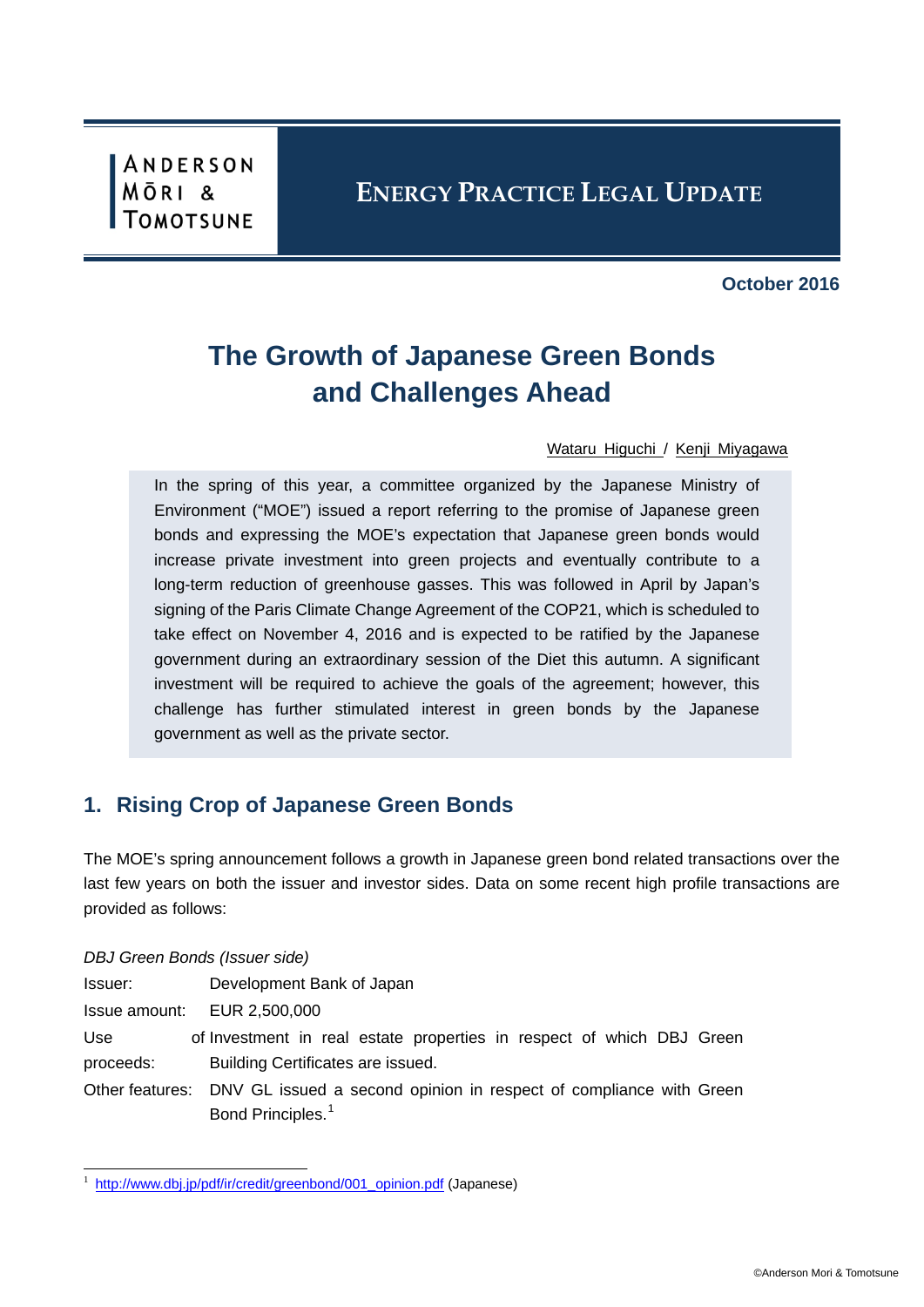#### *MUFG Green Bonds (Issuer side)*

| lssuer:   | Mitsubishi UFJ Financial Group                                                       |
|-----------|--------------------------------------------------------------------------------------|
|           | Issue amount: USD 500,000,000                                                        |
| Use       | of Lending to certain renewable energy projects which satisfy certain                |
| proceeds: | eligibility criteria.                                                                |
|           | Other features: Sustainalytics issued a second opinion in respect of compliance with |
|           | Green Bond Principles <sup>2</sup> .                                                 |

#### *SMBC Green Bonds (Issuer side)*

| Issuer:                 | Sumitomo Mitsui Banking Corporation                                                                                    |
|-------------------------|------------------------------------------------------------------------------------------------------------------------|
|                         | Issue amount: USD 500,000,000                                                                                          |
| <b>Use</b><br>proceeds: | of Lending to certain renewable energy projects and/or energy efficiency<br>projects meeting certain project criteria. |

|                 | Goldman Sachs – JAG mega solar green bonds (Issuer side)            |
|-----------------|---------------------------------------------------------------------|
| Issuer/Trustee: | Shinsei Trust Bank                                                  |
| Issue amount:   | JPY 4,770,000,000 (trust beneficial interests)/                     |
|                 | JPY 2,000,000,000 (asset backed lending)                            |
|                 | Use of proceeds: Lending/equity investment to solar power projects. |

### *NRI Green Bonds (Issuer side)*

| Issuer:   | Nomura Research Institute, Ltd.                                             |
|-----------|-----------------------------------------------------------------------------|
|           | Issue amount: JPY 10,000,000,000                                            |
| Use       | of Investment in trust beneficial interests which are issued in respect of  |
| proceeds: | certain buildings for which multiple environmental certificates are issued. |
| Other:    | Vigeo Eiris issues a second opinion in respect of compliance with Green     |
|           | Bond Principles. <sup>3</sup>                                               |

## *World Bank Green Bonds (Investor side)*

| Issuer:          | World Bank                                                           |
|------------------|----------------------------------------------------------------------|
|                  | (International Bank for Reconstruction and Development, "IBRD")      |
| Investor:        | Japan Post Insurance Co., Ltd.                                       |
|                  | Investment amount: USD 100,000,000 (private placement, Shogun Bonds) |
| Use of proceeds: | Various green projects selected by IBRD                              |

<span id="page-1-0"></span><sup>&</sup>lt;sup>2</sup> [http://www.mufg.jp/csr/juten/sustainability/greenbond/pdf/Sustainalytics'\\_opinion\\_jp.pdf](http://www.mufg.jp/csr/juten/sustainability/greenbond/pdf/Sustainalytics)<br><sup>3</sup> [https://www.nri.com/~/media/PDF/jp/csr/greenstyle/greenbond/greenbond\\_01\\_02.pdf](https://www.nri.com/%7E/media/PDF/jp/csr/greenstyle/greenbond/greenbond_01_02.pdf)

<span id="page-1-1"></span>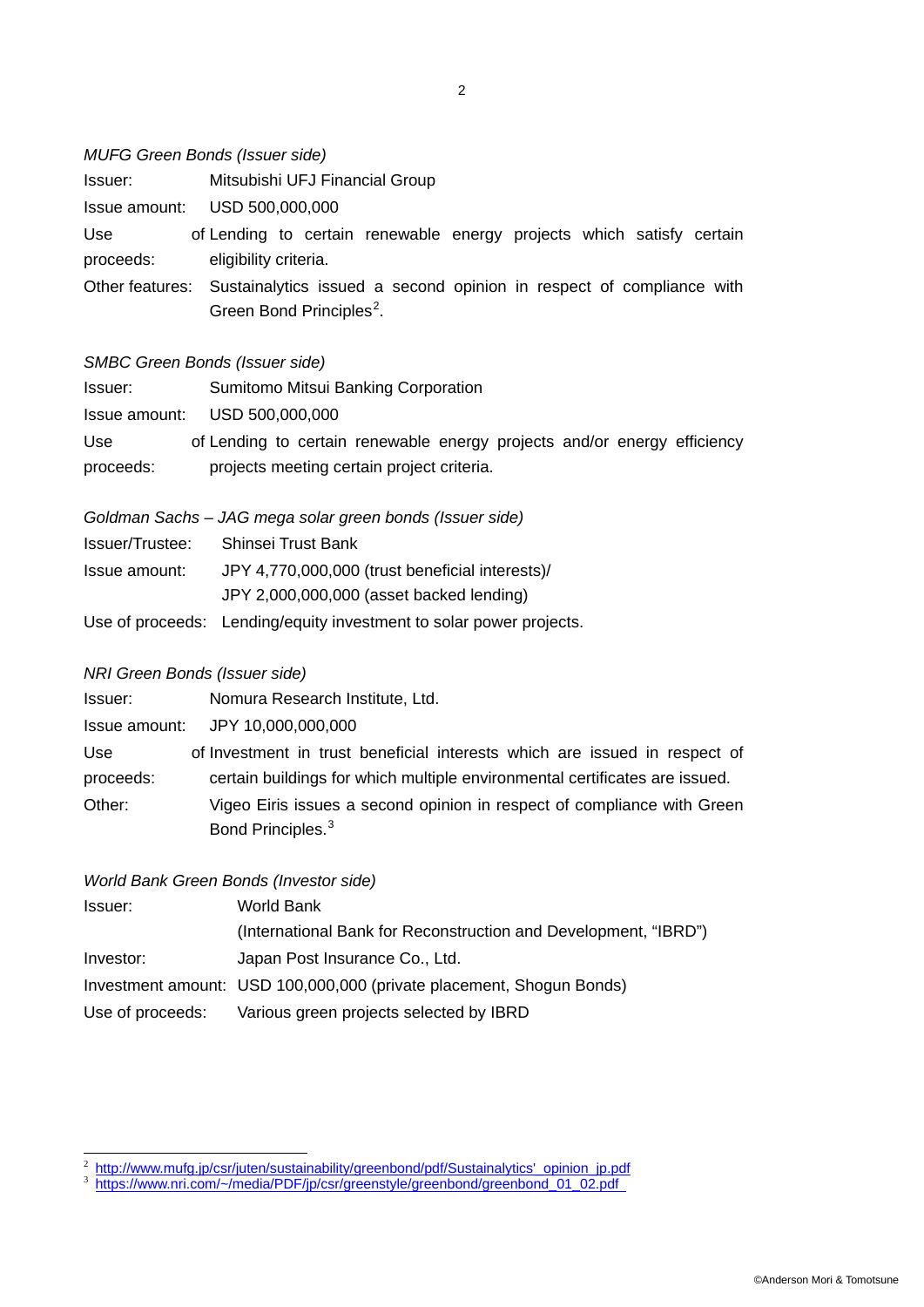## **2. Current Conditions**

#### (a) Japan's INDC Submission

The Japanese government's Intended Nationally Determined Contribution (INDC) submission of July 2015 targets a reduction of 26.0% by FY 2030 compared to FY 2013 (a 25.4% reduction compared to FY  $2005$ ).<sup>[4](#page-2-0)</sup> It is expected that Japan's INDC target will be achieved through various domestic/international policies, such as expansion of Japan's carbon credit mechanism, the Joint Crediting Mechanism ("JCM").<sup>[5](#page-2-1)</sup> The JCM's initiatives are funded by the Japan Fund for the Joint Crediting Mechanism (the "Fund"). It is hoped that green bonds will play a role in bringing investment from the private sector to JCM's initiatives.

(b) Recent Practices in the Japanese Market

As the International Capital Market Association ("ICMA") continues to update its recommended Green Bond Principles<sup>[6](#page-2-2)</sup> with the aim of improving the integrity and transparency of the green bond market internationally, developments in Japan also continue to move toward this goal. One of the developments that has been seen is a growing practice among some issuers to arrange for second opinions on the compliance of the product with the ICMA's Green Bond Principles. This goes toward one of the key areas of importance with respect to green bonds – the credibility of the bond as a "green product" in terms of the use of its proceeds.

#### (c) Investor Awareness in Japan

Awareness of and interest in environmentally responsible investment among Japanese investors continues to grow. As a reflection of this growing trend, Japan's Government Pension Investment Fund (GPIF) announced on 28 September 2015 that GPIF has become a signatory to the UN-PRI (Principles of Responsible Investment) by which GPIF has incorporated Environmental, Social and Governance (ESG) issues in GPIF's investment activities<sup>[7](#page-2-3)</sup>

## **3. Challenges Ahead**

A key area of concern for investors interested in green bonds will be a level of certainty as to the "greenness" of the bonds, which can be addressed, among others, by obtaining a second opinion in respect of compliance with Green Bond Principles. Moving towards a credible definition of "green bonds" with some level of certainty for the Japanese market will require constant monitoring of international trends as well as a consideration of practical factors. In particular, the tradeoff for the certainty gained by

<span id="page-2-2"></span><span id="page-2-1"></span>

<span id="page-2-0"></span> $\frac{4}{5} \frac{http://www4.unfccc.in/Submissions/INDC/Published%20Documents/Japan/1/20150717_Japan's%20INDC.pdf}{http://geo.jp/jcm/about/index.html}$   $\frac{6}{5} \frac{http://geo.jp/jcm/about/index.html}{\text{http://geo.jp/jcm/about/index.html}}$   $\frac{6}{5} \frac{http://geo.jp/jcm/about/index.html}{\text{http://geo.jp/jcm/about/index.html}}$   $\frac{6}{5} \frac{http://geo.jp/jcm/about/index.html}{\text{http://geo.jp/jcm/about/index.html}}$   $\frac{1}{5} \frac{http://geo.jp/jcm/about/index.html}{\text{http://$ 

<span id="page-2-3"></span>[http://www.gpif.go.jp/en/topics/pdf/20150928\\_signatory\\_UN\\_PRI.pdf](http://www.gpif.go.jp/en/topics/pdf/20150928_signatory_UN_PRI.pdf)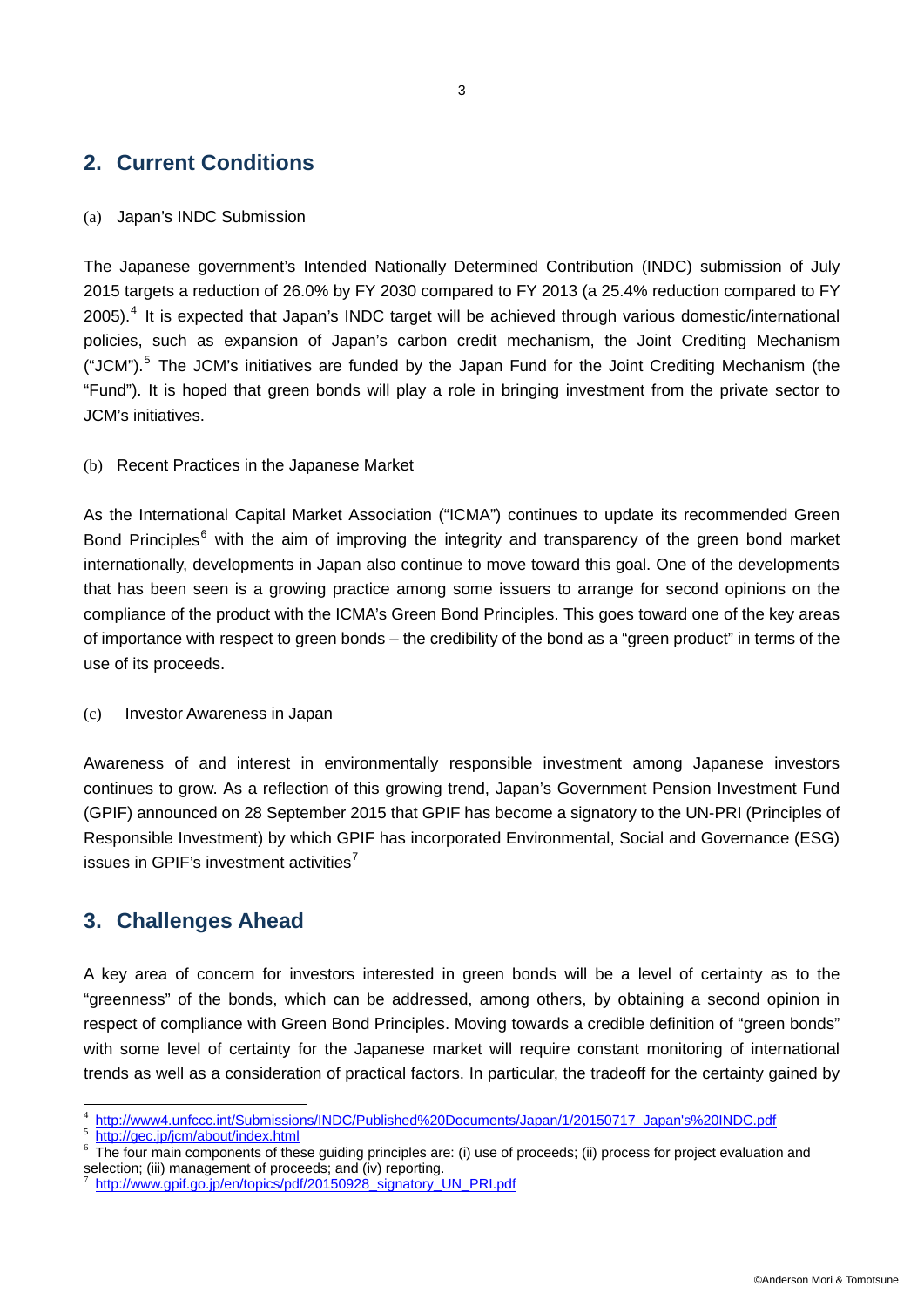narrowly defined scope would be the costs required for the necessary due diligence at the time of issuance as well as a strict monitoring/reporting thereafter. A narrow definition could also possibly prevent the market from responding to technological advances in the field of alternative energy and evolving mechanisms for investment.